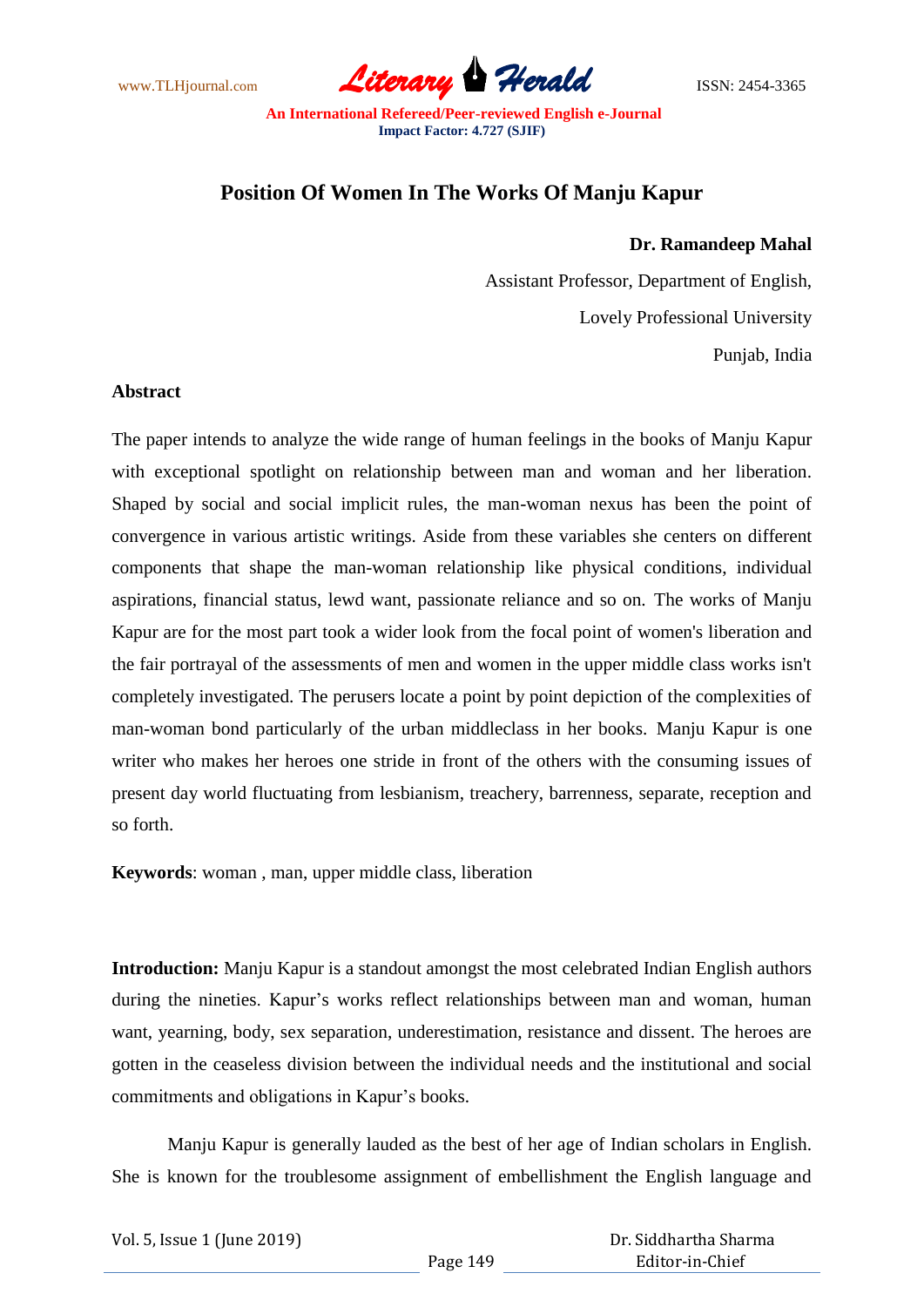www.TLHjournal.com **Literary Herald Herald** ISSN: 2454-3365

expression to her motivation without an unsure endeavour of sounding Indian. Her works like some other significant masterpiece, have been made not in a condition of vacuum, however are invested with the endeavours of the creator who is intensely aware of her social milieu and reacts to its different perspectives in an imaginative way. Her works offer an expanding calming discourse on the human conditions while centering the mind-boggling and apparently incomprehensive intensity of family and society. In the well-weave Indian social framework, the person as a piece of the family exists in association with others as dad or mother, as a child or little girl, as a spouse or life.

Manju Kapur is a widely praised Indian author who has five books amazingly, *Difficult Daughters* (1998) *A Married Woman* (2002) *Home* (2006), *The Immigrant* (2009) and *Custody* (2011) She ponders the blending of customary and present day ethos. All ladies writers base their fiction around the encounters that they have had in their own lives and in this manner intentionally or unwittingly diminish in the domain of women's activist statements of either kind. The works of Kapur constitute a talk that does not simply aim at subverting the man centric ideas overseeing a ladies' life yet she likewise gives a profound understanding into relationship of man and woman. She offers a nearby view on the relationship between a man and a woman enmeshed in constrained masterminded relational unions, relationships that are not acknowledged by the society (ranging from additional conjugal undertakings to gay connections), betrayal, sexual brokenness, reception, separate and so on. The ladies hero or "female saints" of Kapur"s books go through these confounded relationships and develop into independent and self-sufficient elements.

Manju Kapur"s first novel *Difficult Daughters* (1998) is composed against the foundation of India's parcel. The tale is the account of Virmati seen through the eyes of her little girl Ida, the storyteller and a divorced person, from whom her mom's past has dependably been stayed quiet. Virmati"vs desire for instruction had hints of her having an autonomous wish. She needed to have her won space, her own character. Virmati, who winds up in a bind in view of her exhausting family obligations and the craving to think about, is made up for lost time in the snare of an unlawful undertaking which from one perspective, satisfies her scholarly thirst while on the other, traps her into a whirlpool of miseries. It is her inclination to set up herself as a person that captures her in the terrible methods for this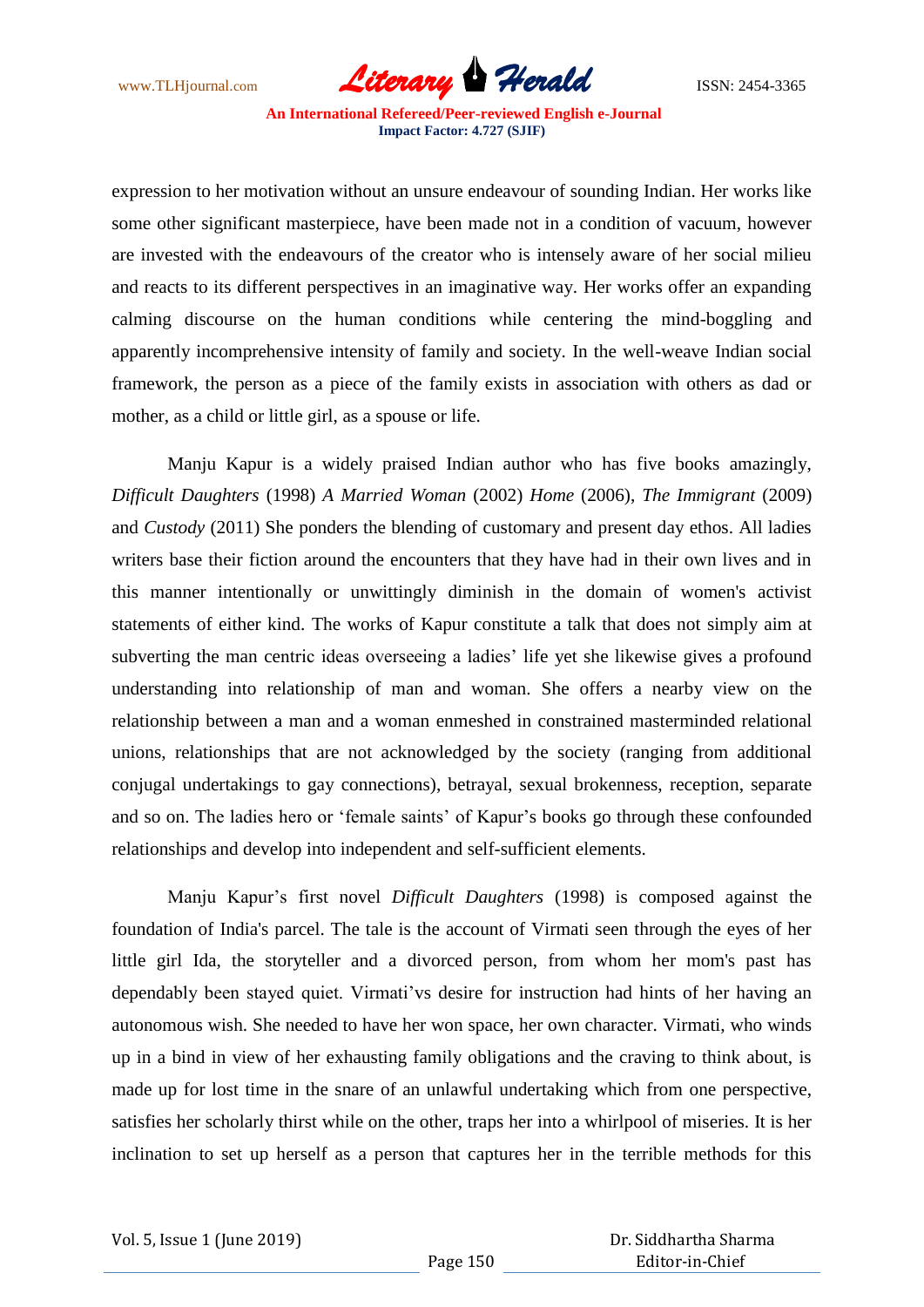www.TLHjournal.com *Literary Herald*ISSN: 2454-3365

world. Virmati battles and sets up her will to have advanced education. She doesn't have faith in organized marriage especially early marriage which she feels is huge obstacle to instruction, in this way she gets ready to remove the framework and what might be its results.

She is misled by conditions. However, she thinks about her enduring as destiny. Virmati's wants to change her destiny from being a simple spouse and mother in a customary family, yet her adoration with the Professor makes her select the demonstration of coming back to a relationship that has just brought her only untold misery. Virmati"s anguish portrays her as a sincerely starved being. The Professor's affection fulfils her passionate needs and it makes her rebel against her proposition to be engaged, with the goal that she could concentrate further.

Manju Kapur expounds on hopeless predicament of ladies sufferings under their harsh and rude spouses. So man-lady relationship brings characters into estrangement, withdrawal, androgynous issue, forlornness and absence of correspondence that often happens in her books. Kapur"s *A Married Woman* depicts the pressure between a delicate spouse Astha and the normal husband Hemant. It stresses the triumph of life over confusion and of workmanship over life.

The substances of ladies' lives appear to increase more prominent hugeness step by step. Ladies authors have investigated the position of male bullheadedness and monstrosities submitted against ladies. Exploited ladies advocate for themselves in various ways as indicated by their view of good and bad which itself experiences a change, bringing about changed frame of mind towards ethical quality and modalities of life which come to be called present day. Unfortunate casualties are those against whom outrages have been submitted for the sake of culture, custom, religion, social acknowledgment, false reverence and man's in humankind towards pursue individuals. The significance of men and their predominance has been a piece of Indian social mores for ages.

A house is a physical structure which is utilized for dwelling or obliging spot by the general population however a house can be called as a home just when it incorporates unlimited connection, support, sustaining and insurance of relatives towards one another. *Home*, (2006) the third novel of Manju Kapur is an immersing story of family life, crosswise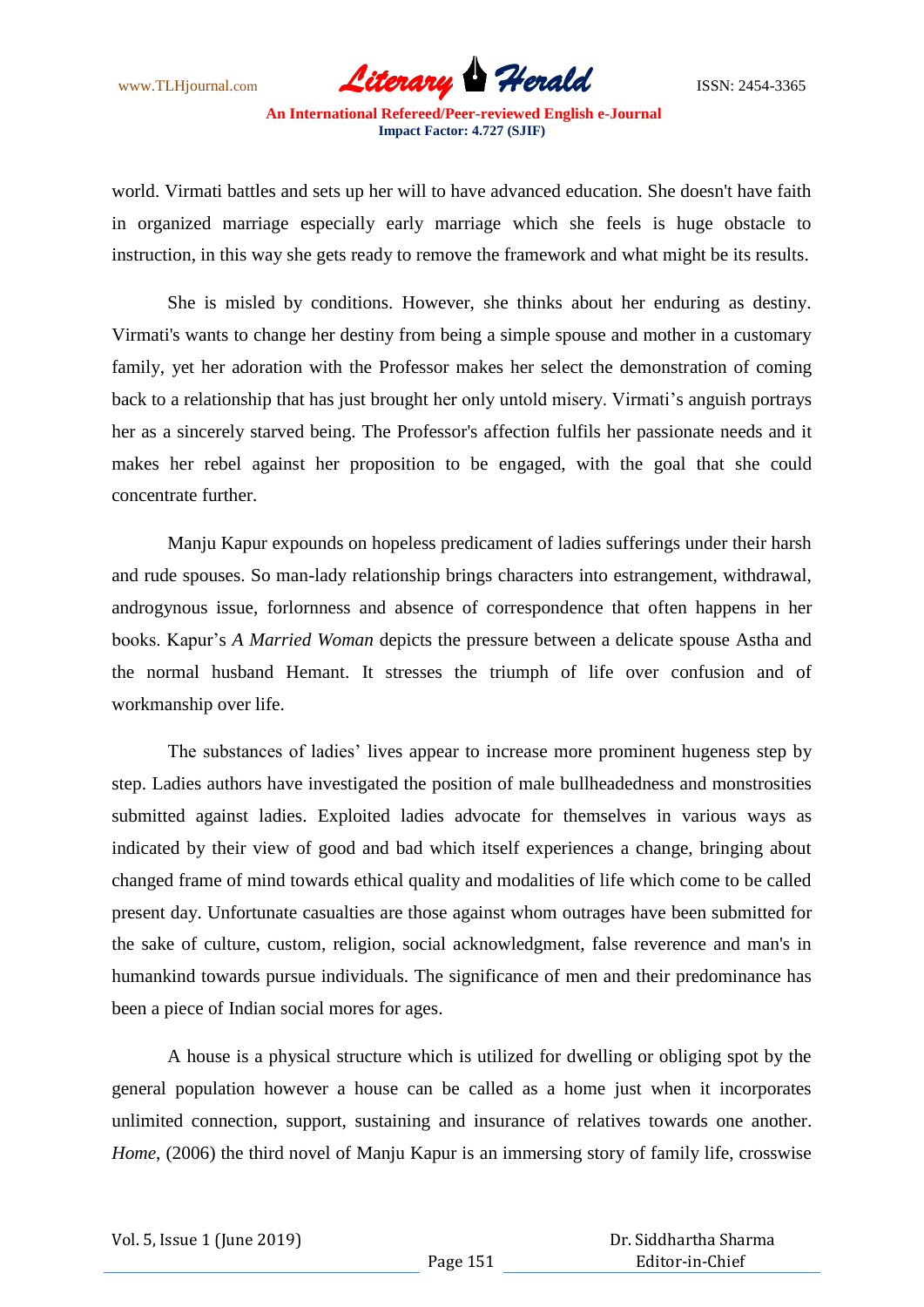www.TLHjournal.com *Literary Herald*ISSN: 2454-3365

over three ages of Delhi Shopkeepers. It has three female characters-Sona, her sister Rupa and Sona"s girl Nisha, who guarantee their voice in their own particular manners. In one of her interviews Kapur said that, maybe it would be increasingly suitable to state that she investigates the space that women involve in local connections. It is a world she knows and comprehends the numerous signs of the Indian women"s jobs. She is a spouse, a mother, in reality there are such a large number of parts of a lady's life that regardless she has to expound on that.

*The Immigrant* (2009) manages the subject and region which is moved from India to Canada. At its most profound the novel dives profound into man-lady relationship. A lady needs to adapt to society and family to the extent her free presence is concerned and Manju Kapur has been attempting tenaciously to make her female heroes striking and reluctant. Nina is on our concentration on the off chance that we break down relationship between the male and the female as she is the person who has distinctive association with various men at various occasions. Brilliant, youthful instructed young ladies are eager to be rushed off by some more unusual and after that getting really frustrated when things don"t turn out true to form. Nina obviously, makes a life for herself and that is really charming so far as the topic is concerned. Nina's first relationship started with Rahul, Rahul was, "15 years older than her, a teacher in the English Department of Arts Faculty" [p.6]2.

Therefore she could just pick her forlornness at better and bargain with her destiny. Relationship of Nina began very aerogram with enthusiasm and warmth. The primary letter enkindles a flash of sentiment in Nina yet at the same time some suspicion of disappointment in assumed relationship was in her mind keeping her destiny in record. Be that as it may, she appeared to have traded off with it having less open doors in her karma. At any rate the correspondence promoted to closeness. Sweet talk began, both made each other commonplace of their individual universes and works which thusly prompted their thoughtful yearning to meet. Energy followed in Anand"s psyche to exhibit some blessing and desire in Nina for the equivalent. Warm blessing offering function was trailed by contacting, complimenting and energetic trade of comments.

The first night demonstrated to be the defining moment in their recently hitched relationship. It was the evening of satisfaction of Ananda"s bodily love and for Nina it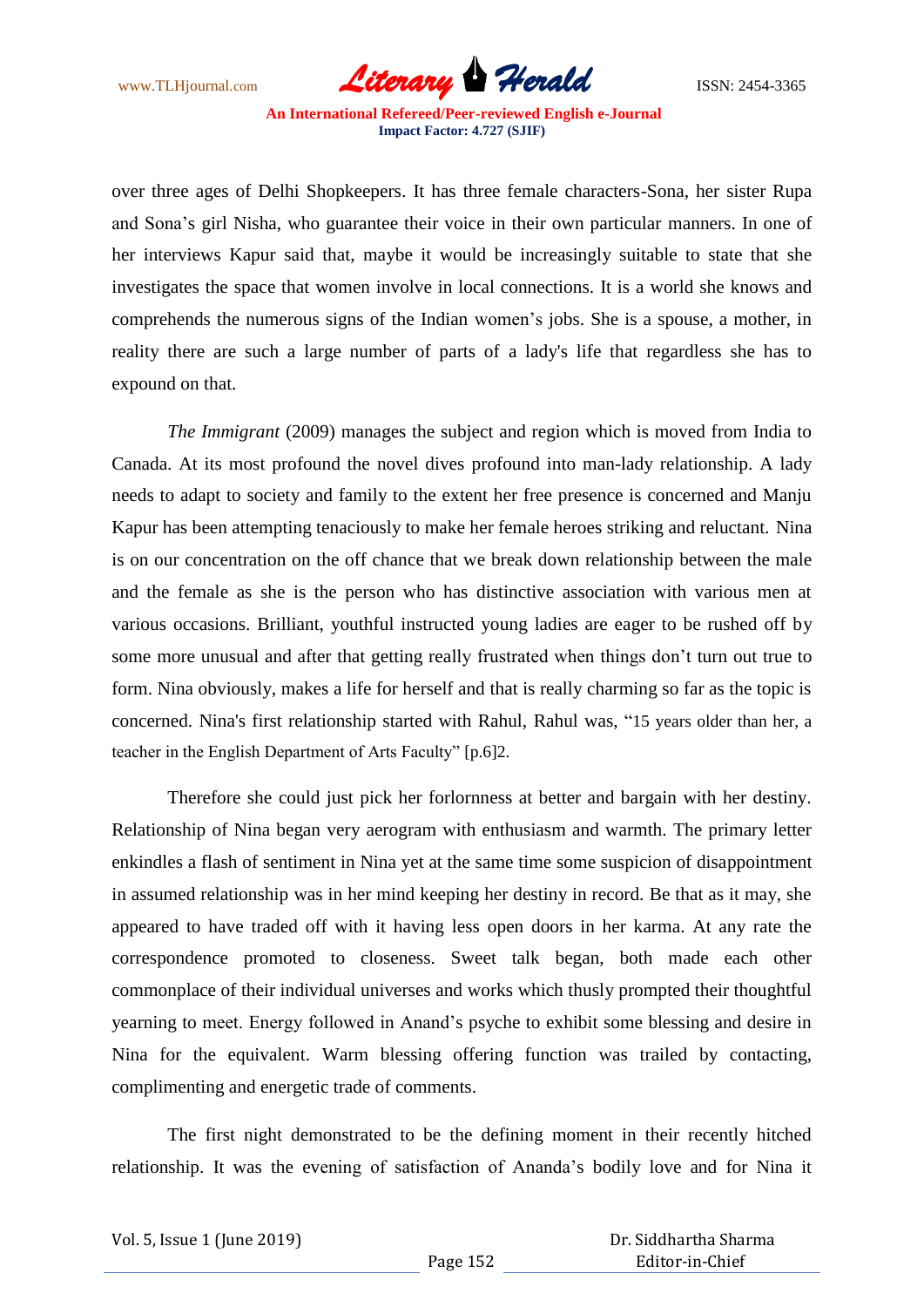www.TLHjournal.com **Literary Herald Herald** ISSN: 2454-3365

demonstrated to be the evening of thunderclap on desire. Ananda's sexual brokenness left an awful impact on her. Ananda appeared to offer joy to himself instead of thinking about Nina and Nina automatically begun contrasting him and Rahul, her past lover. "As she lay in bed she tried to transform reality into a scenario that would not confuse or upset her. Togetherness was the important thing. To be critical of how it was achieved was against the spirit of marriage." [p.91]5

The story of *Custody (2011)* is set in the scenery of urban upper white collar class group of Delhi who in spite of being wealthy are ruined in qualities and ethics. Kapur investigates the void of present day life as the story rotates around Raman and Shagun who are couple alongside charming Ashok Khanna, Raman's manager and Ishita, a childless divorced person. Kapur utilizes the foundation of marriage in this novel to show the tale of four grown-ups and two youngsters. A progression of question tracks with arguments, warmed discourses, uncovering the malevolent side of separation.

Kapur uncovers without agreeing with anyone's stance the intensity of the extramarital undertaking which can separate even a strong marriage. Ethics and morals don't work or to say have no spot with regards to cherish. Ashok Khanna is a genuine advertiser who has never failed. When he understands he is enamoured with Shagun, he ends up savage to accomplish his target, Shagun at any expense. He feels this sort of adoration he had never experienced with any other individual. He continues to catch the psyche, body and soul of Shagun and feels glad like a pleased conqueror regardless of whether it intends to devastate one's is by all accounts upbeat wedded life. With the flavor of affection Shagun rebels for opportunity which was for quite some time denied to her. She battled for the opportunity she had since a long time ago needed yet it was at the expense of her kids and an upbeat wedded life. She sets out to leave the defensive condition of the tranquil family setup. Kapur in all respects masterfully weaves the plots and the sub-plots and illuminates the destiny of the kids in such relational unions.

Kapur is effective in uncovering the reality of how a little girl in-law is disposed of from the family unit and the family for just one reason. Ishita needs to hold up under the expense of her barrenness. The topic of forlornness in marriage is running all through the novel in each plot and subplot. Generally ladies need to tolerate the weight of depression